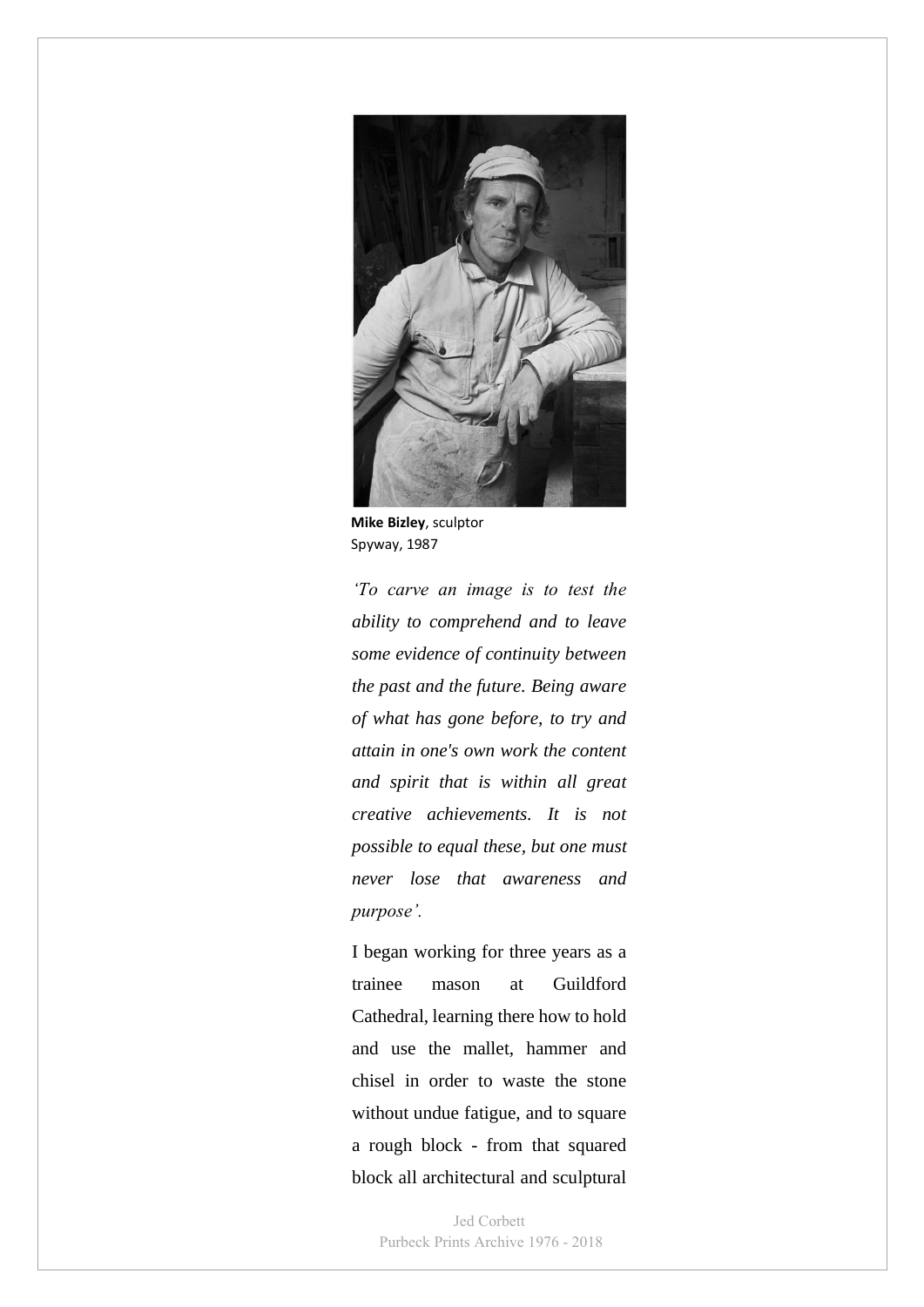purpose begins. After the cathedral I completed a four year sculpture course at Guildford School of Art and then began to earn my living as a sculptor, working in stone, marble, wood and terracotta.

Moving to Purbeck was of course a different experience. To live within sight of the sea and to learn to work the stone, it has a particular quality and density that I had not known before. I began to carve the "marble" of Purbeck and to consider which images are sympathetic to that medium.

There is sometimes, an intense light along this coast with an Aegean clarity, which defines form, accentuating the contrast of light and dark in one's work, which can be revelatory to the content and purpose of the image. This can happen at any time of the year, depending on the atmospheric conditions. With their simplicity and clarity, and the purity and luminosity of the marble, the Greek carvings of the geometric and Archaic period could only have been made in a similar but more intense ambience. For myself, whatever is carved must have this quality and spirit - without such content it has no value.